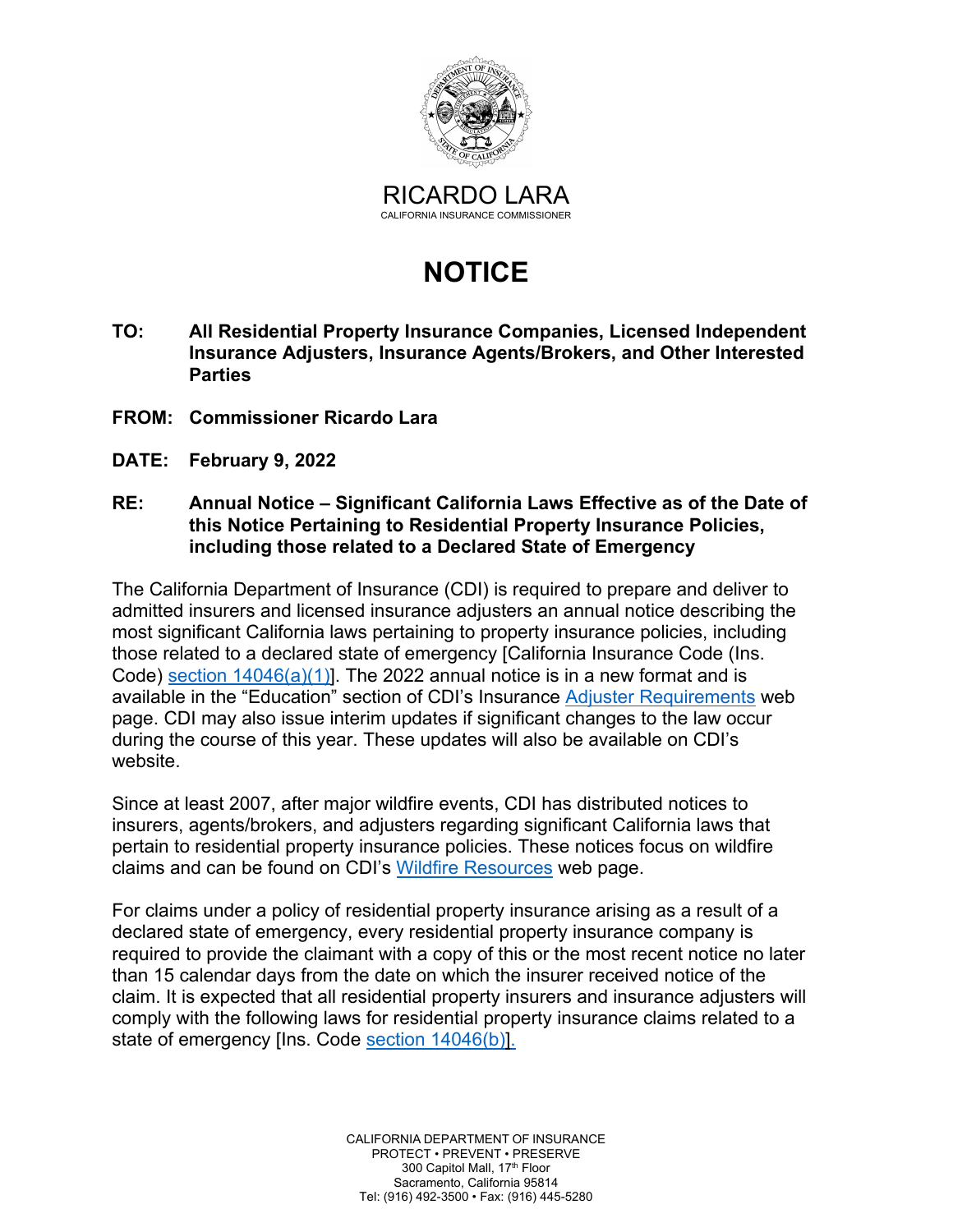Page 2 February 9, 2022

 declared emergency to determine which laws were applicable at the time of the loss. Important Note: Consult the notice applicable to the date of the pertinent fire or other This notice provides links to each section of the California Insurance Code summarized below. For additional information, please review the text of the applicable section of the California Insurance Code.

## **SIGNIFICANT CLAIMS AND COVERAGE RELATED LAWS**

#### **Actual Cash Value Calculation**

 insured of replacing the thing lost or injured in its condition at the time of the injury, the Under an open policy, the measure of indemnity in fire insurance is the expense to the expense being computed as of the time of the commencement of the fire.

 or partial loss to the structure or its contents, shall be the amount it would cost the Under an open policy that requires payment of actual cash value, the measure of the actual cash value recovery, in whole or partial settlement of the claim, for either a total insured to repair, rebuild, or replace the thing lost or injured less a fair and reasonable deduction for physical depreciation based upon its condition at the time of the injury or the policy limit, whichever is less. A deduction for physical depreciation shall apply only to components of a structure that are normally subject to repair and replacement during the useful life of that structure (Ins. Code sectio[n 2051\).](https://leginfo.legislature.ca.gov/faces/codes_displaySection.xhtml?lawCode=INS§ionNum=2051.) 

## **Replacement Cost Value Calculation**

Under an open policy that requires payment of the replacement cost for a loss, the measure of indemnity is the amount that it would cost the insured to repair, rebuild, or replace the thing lost or injured, without a deduction for physical depreciation, or the policy limit, whichever is less [(Ins. Code sectio[n 2051.5\(a\)\]](https://leginfo.legislature.ca.gov/faces/codes_displaySection.xhtml?lawCode=INS§ionNum=2051.5).

#### **Time Limit to Collect Full Replacement Cost**

 the actual cash value is made) to collect the full replacement cost of the loss, subject to Additional extensions of six months shall be provided to policyholders for good cause An insured will have no less than 12 months (from the date that the first payment toward the policy limit. In the event of a loss relating to a "state of emergency," as defined in California Government Code (Gov. Code) [section 8558,](https://leginfo.legislature.ca.gov/faces/codes_displaySection.xhtml?lawCode=GOV§ionNum=8558.) an insured will have no less than 36 months (from the date that the first payment toward the actual cash value is made) in order to collect the full replacement cost of the loss, subject to the policy limit. [Ins. Code sections  $2051.5(b)(1)$  and  $(2)$ ].

#### **Rebuilding in Current Location or Rebuilding or Replacing in a New Location**

In the event of a total loss of the insured structure, a policy issued or delivered in this state shall not contain a provision that limits or denies, on the basis that the insured has decided to rebuild at a new location or to purchase an already built home at a new location, payment of the building code upgrade cost or the replacement cost, including any extended replacement cost coverage, to the extent those costs are otherwise covered by the terms of the policy or any policy endorsement. However, the measure of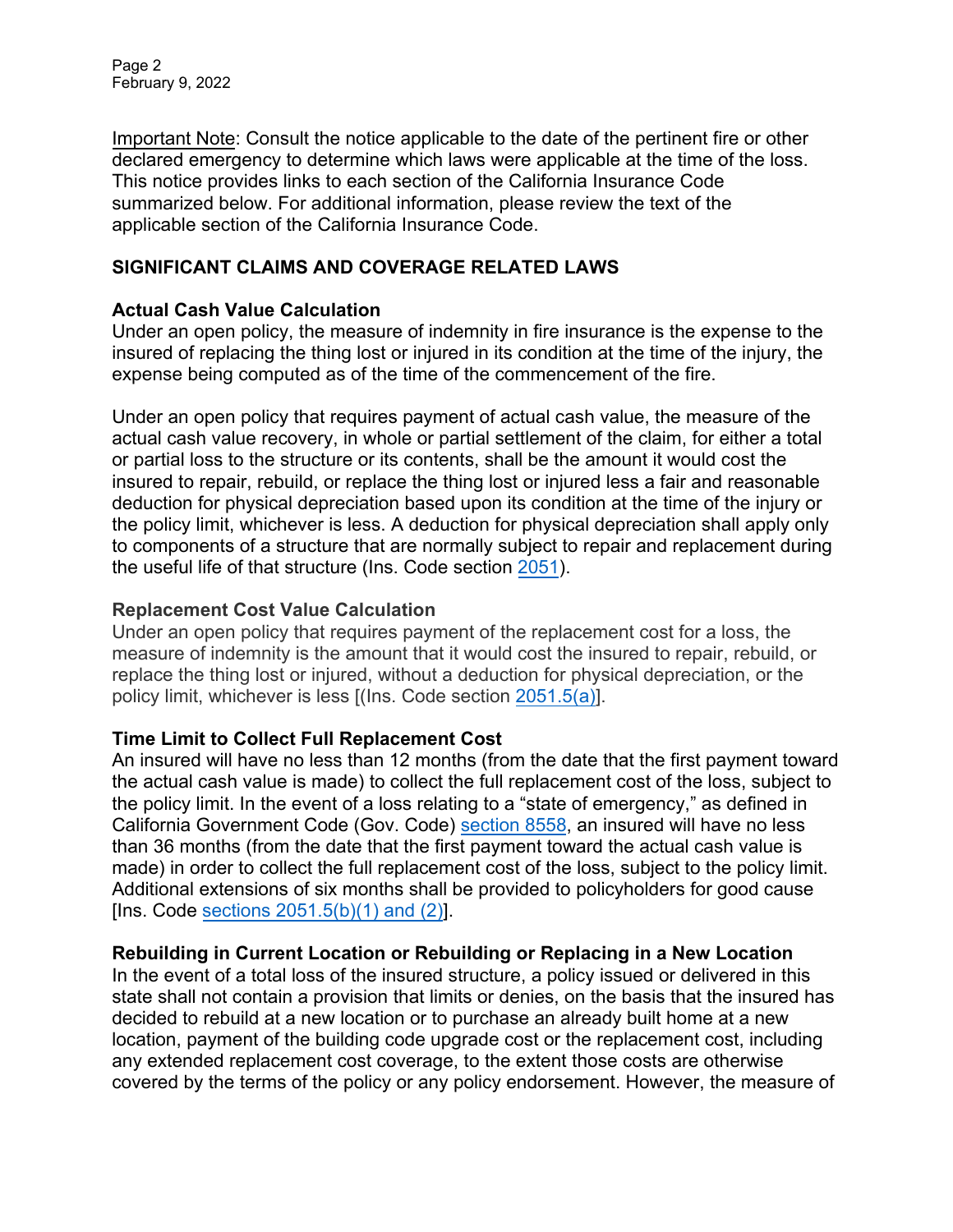Page 3 February 9, 2022

replace the insured structure at its original location [Ins. Code <u>section 2051.5(c)(1)]</u>. indemnity shall not exceed the replacement cost, including the building code upgrade cost and any extended replacement cost coverage, if applicable, to repair, rebuild, or

## **Land Value Deduction**

 For a residential property insurance policy, the measure of damages available to a policyholder to use to rebuild or replace the insured home at another location shall be the amount that would have been recoverable had the insured dwelling been rebuilt at its original location, and a deduction for the value of land at the new location shall not be permitted from that measure of damages. However, the measure of indemnity shall not exceed the cost, including the building code upgrade cost and any extended replacement cost coverage, if applicable, to rebuild the insured structure at its original location [Ins. Code <u>[section 2051.5\(c\)\(2\)\].](https://leginfo.legislature.ca.gov/faces/codes_displaySection.xhtml?lawCode=INS§ionNum=2051.5.)</u>

## **List of Items Covered – Additional Living Expenses (ALE)**

If requested by the insured, this section requires insurance companies to provide the insured with a list of items that an insurer believes would be covered under the policy [Ins. Code [section 2060\(a\)\]](https://leginfo.legislature.ca.gov/faces/codes_displaySection.xhtml?lawCode=INS§ionNum=2060.).

# **Time Limit to Collect Additional Living Expenses (ALE)**

 [section 8558,](https://leginfo.legislature.ca.gov/faces/codes_displaySection.xhtml?lawCode=GOV§ionNum=8558.) on and after July 1, 2021, coverage for additional living expenses (or loss diligence encounters a delay or delays in the reconstruction process that are the result lack of necessary construction materials, and lack of available contractors to perform policyholders for good cause [Ins. Code <u>section 2060(b)(1)]</u>. In the event of a covered loss relating to a state of emergency, as defined in Gov. Code of use) shall be for at least 24 months from the inception of the loss, but shall be subject to other policy provisions. An insurer shall grant an extension of up to 12 additional months, for a total of 36 months, if an insured acting in good faith and with reasonable of circumstances beyond the control of the insured. Circumstances beyond the control of the insured include, but are not limited to, unavoidable construction permit delays, the necessary work. Additional extensions of six months shall be provided to

#### **Uninhabitable/Reasonable Habitation (ALE)**

 July 1, 2021, a policy that provides coverage for additional living expenses shall not limit wildfire ignition [Ins. Code <u>section 2060(b)(2)]</u> . If the insured home is rendered uninhabitable by a covered peril, on and after the policyholder's right to recovery. However, an insurer may, in lieu of making living expense payments required by this subdivision, provide a reasonable alternative remedy that addresses the property condition that precludes reasonable habitation of the insured premises. The additional living expense coverage subject to this section does not include a utility public safety power shut off event, which is the de-energization of a portion of the electrical distribution or transmission system to reduce the risk of

# **Restricted Access by Civil Authority (ALE)**

In the event of a state of emergency, as defined in Gov. Code [section 8558,](https://leginfo.legislature.ca.gov/faces/codes_displaySection.xhtml?lawCode=GOV§ionNum=8558.) for a loss that is otherwise not subject to Ins. Cod[e sections 2060 \(b\)\(1\)](https://leginfo.legislature.ca.gov/faces/codes_displaySection.xhtml?lawCode=INS§ionNum=2060.) and (2) above that is accompanied by an order of civil authority restricting access to the home, related to a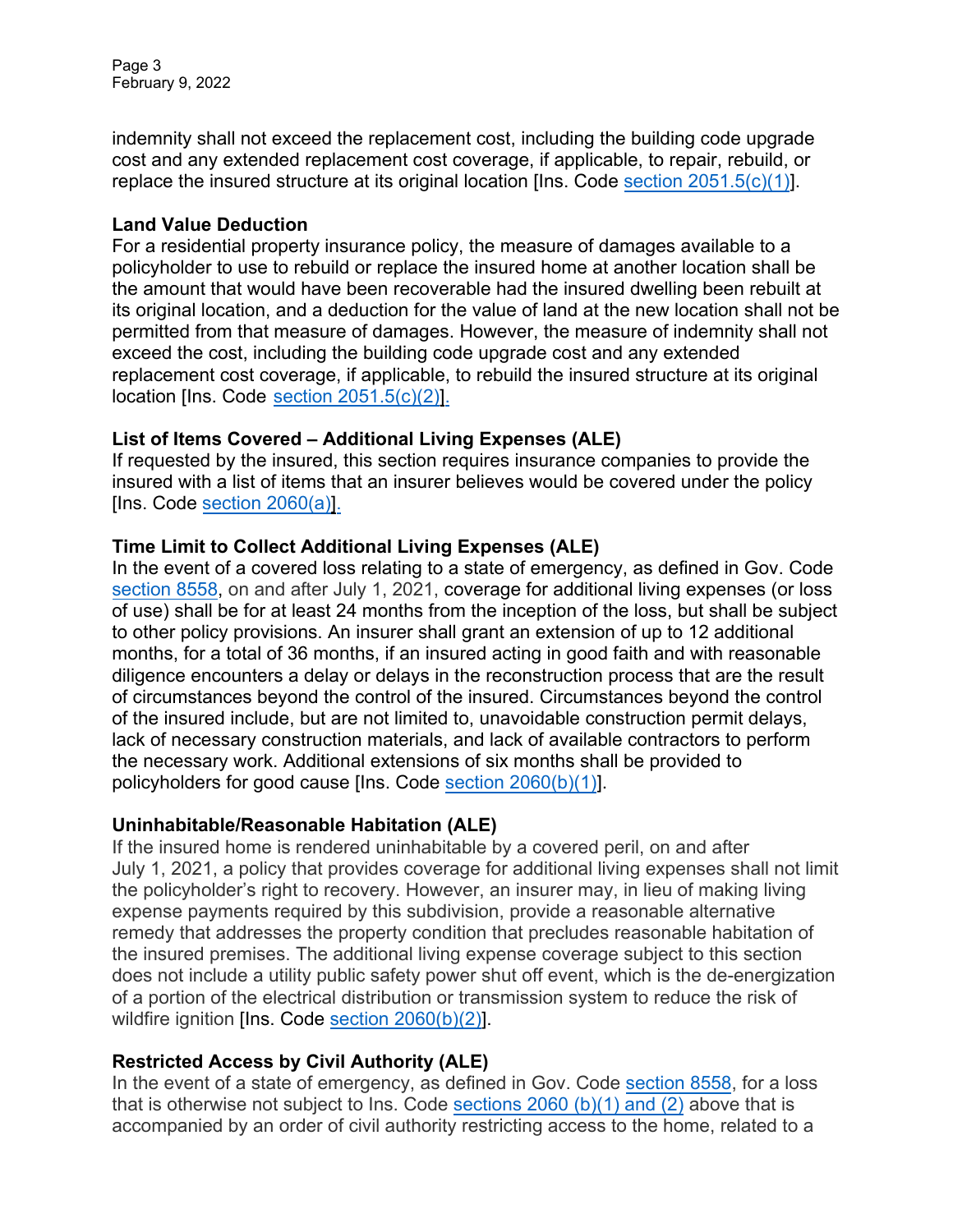Page 4 February 9, 2022

covered peril, on and after July 1, 2021, additional living expense coverage shall be provided for at least two weeks. Additional extensions of two weeks shall be provided to a policyholder for good cause, but shall be subject to other policy provisions [Ins. Code [section 2060\(c\)\]](https://leginfo.legislature.ca.gov/faces/codes_displaySection.xhtml?lawCode=INS§ionNum=2060.).

## **Additional Living Expense (ALE) Advance Payment**

 In the event of a covered loss relating to a state of emergency, as defined in Gov. Code [section 8558,](https://leginfo.legislature.ca.gov/faces/codes_displaySection.xhtml?lawCode=GOV§ionNum=8558.) the following special provision shall apply under a residential property insurance policy:

 (1) If an insured has made a claim for additional living expenses related to a total loss, an insurer shall, upon request by an insured, render an advance payment of no less than four months of living expenses. Additional payment for additional living expenses shall be payable upon proper proof following the advance period [Ins. Code <u>section</u> [2061\(a\)\]](https://leginfo.legislature.ca.gov/faces/codes_displaySection.xhtml?lawCode=INS§ionNum=2061.).

#### **Itemization of Contents**

 In the event of a covered loss relating to a state of emergency, as defined in Gov. Code [section 8558,](https://leginfo.legislature.ca.gov/faces/codes_displaySection.xhtml?lawCode=GOV§ionNum=8558.) the following special provisions shall apply under a residential property insurance policy:

 (2) If an insured has made a claim for contents related to a total loss of a primary residence, an insurer shall not require that the insured use a company-specific inventory form if the insured can provide an inventory using a form that contains substantially the same information. This subdivision does not limit the authority of an insurer to seek additional reasonable information from an insured upon receipt of an inventory form submitted by an insured.

 (3) If an insured has made a claim for contents related to a total loss of a primary residence, an insurer shall accept an inventory that includes groupings of categories of personal property, including clothing, shoes, books, food items, CDs, DVDs, or other categories of items for which it would be impractical to separately list each individual item claimed [Ins. Code <u>section 2061(a)</u>].

#### **Changing Claims Adjusters**

 primarily responsible for a claim, the insurer shall provide the insured with a written If, within a six-month period, an insurer assigns a third or subsequent adjuster to be status report. The written status report must include a summary of any decisions or actions that are substantially related to the disposition of a claim, including, but not limited to, the amount of losses to structures or contents, the retention or consultation of design or construction professionals, the amount of coverage for losses to structures or contents, and all items of dispute (Ins. Code [section 2071\)](https://leginfo.legislature.ca.gov/faces/codes_displaySection.xhtml?lawCode=INS§ionNum=2071.).

<u>Note</u>: In addition to the above, Ins. Code <u>section 14047</u> requires that for a claim arising from a state of emergency, if, within a six-month period, an insurer assigns a third or subsequent first-party real or personal property claims adjuster, the insurer shall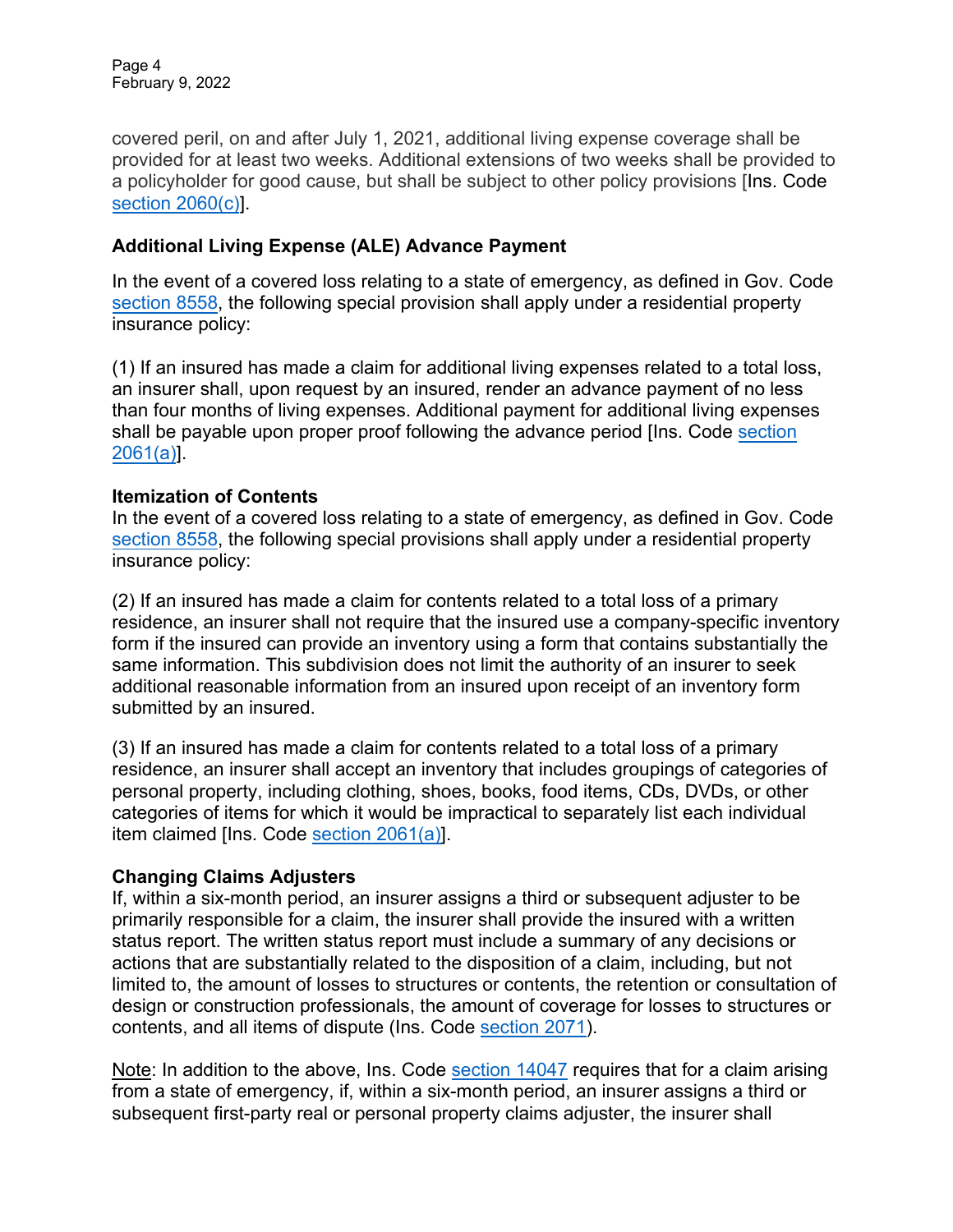Page 5 February 9, 2022

direct means of communication with the primary point of contact (Ins. Code <u>section</u> establish a primary point of contact for the insured and provide the insured one or more [14047\)](https://leginfo.legislature.ca.gov/faces/codes_displaySection.xhtml?lawCode=INS§ionNum=14047.).

## **Appraisal**

shall not be compelled (Ins. Code <u>section 2071</u>). In the event of a government-declared disaster, as defined in the California Government Code, appraisal may be requested by either the insured or the insurance company but

## **Copy of Complete Policy After a Loss**

insurance policy, any endorsements, and the declarations page (Ins. Code <u>section</u> After a covered loss under a policy covered by Ins. Code [section 2071,](https://leginfo.legislature.ca.gov/faces/codes_displaySection.xhtml?lawCode=INS§ionNum=2071.) an insurer shall provide to the insured, free of charge, a complete, current copy of their policy within 30 calendar days of receipt of a request from the insured. The policy must include the full [2084\)](https://leginfo.legislature.ca.gov/faces/codes_displaySection.xhtml?lawCode=INS§ionNum=2084.).

## **Building Cost Upgrade Coverage**

 An open policy of residential property insurance that provides replacement cost coverage shall not be issued or renewed unless it provides additional building code upgrade coverage of no less than 10 percent of the dwelling coverage policy limits. The building code upgrade coverage required by this subdivision shall be additional coverage, and use of this coverage shall not reduce or deplete the dwelling coverage policy limits for the insured property. Insurers may defer building code upgrade coverage of greater than 10 percent of the dwelling coverage policy limits, in addition to providing the minimum coverage of 10 percent of the dwelling coverage policy limits [Ins. Code section <u>10103(c)]</u>.

# **Ability to Combine Coverages**

In the event of a claim relating to a state of emergency, an insured under a residential property insurance policy shall be permitted to combine payments for claims for losses up to the policy limits for the primary dwelling and other structures, for any of the covered expenses reasonably necessary to rebuild or replace the damaged or destroyed dwelling, if the policy limits for coverage to rebuild or replace the primary dwelling are insufficient [Ins. Cod[e section 10103.7\(a\)\]](https://leginfo.legislature.ca.gov/faces/codes_displaySection.xhtml?lawCode=INS§ionNum=10103.7.).

# **Payment of Contents Without Inventory**

 the time of the loss, In the event of a covered total loss of a primary dwelling under a residential property insurance policy resulting from a state of emergency, if the residence was furnished at

(1) The insurer shall offer a payment under the contents (personal property) coverage in an amount no less than 30 percent of the policy limit applicable to the covered dwelling structure, up to a maximum of two hundred fifty thousand dollars (\$250,000), without requiring the insured to file an itemized claim.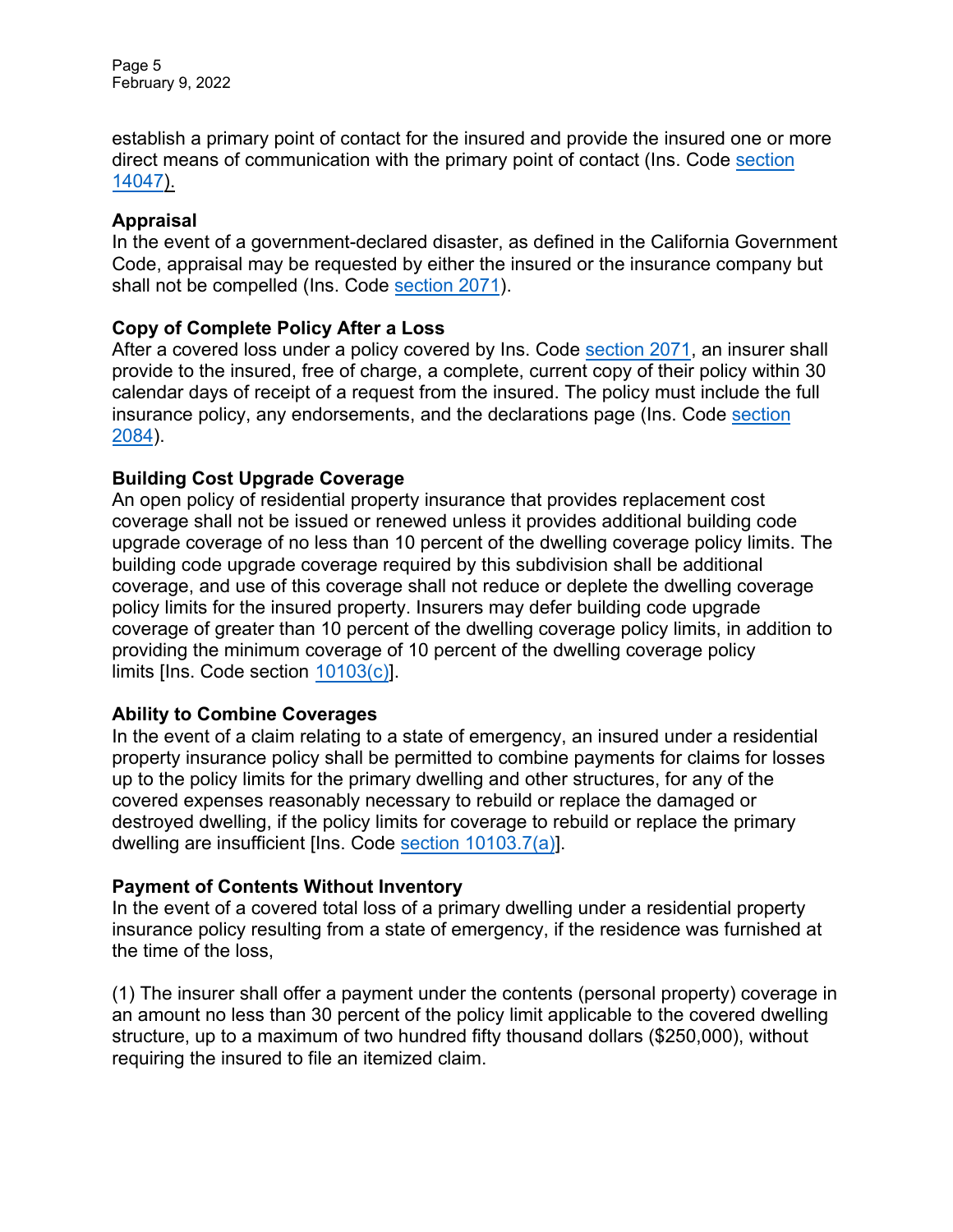(2) After receiving the payment described in paragraph (1), the insured may recover additional amounts up to the policy limit for contents coverage by filing a claim pursuant to the terms of the policy for the loss of contents that exceeds the value of the payment provided pursuant to paragraph (1).

(3) When an insured files a claim relating to a state of emergency, as defined in Gov. Code [section 8558,](https://leginfo.legislature.ca.gov/faces/codes_displaySection.xhtml?lawCode=GOV§ionNum=8558.) the insurer shall notify the insured of the option to receive payment for loss of contents pursuant to paragraph (1) and of the insured's option to subsequently file a full itemized claim pursuant to paragraph (2).

(4) This subdivision does not affect payment under the policy for scheduled personal property.

 (5) This section does not prohibit an insurer from restricting payment in cases of suspected fraud [Ins. Code <u>section 10103.7(b)]</u>.

# **SIGNIFICANT UNDERWRITING RELATED LAWS**

# **Adjustment of Policy Limits on Renewal**

coverage [Ins. Code <u>section 675.1(a)(1)</u>]. If reconstruction of the primary insured structure has not been completed by the time of policy renewal, the insurer, prior to or at the time of renewal, and after consultation by the insurer or its representative with the insured as to what limits and coverages might or might not be needed, shall adjust the limits and coverages, write an additional policy, or attach an endorsement to the policy that reflects the change, if any, in the insured's exposure to loss. The insurer shall adjust the premium charged to reflect any change in

# **Cancellation After Total Loss to Primary Structure**

cancel the policy pursuant to subdivision (e) of that [section](https://leginfo.legislature.ca.gov/faces/codes_displaySection.xhtml?lawCode=INS§ionNum=675.1.) [Ins. Code <u>section</u> The insurer shall not cancel coverage while the primary insured structure is being rebuilt, except for the reasons specified in subdivisions (a) through (e), inclusive, of Ins. Code [section 676.](https://leginfo.legislature.ca.gov/faces/codes_displaySection.xhtml?lawCode=INS§ionNum=676.) The insurer shall not use the fact that the primary insured structure is in damaged condition as a result of the total loss as the sole basis for a decision to [675.1\(a\)\(2\)\]](https://leginfo.legislature.ca.gov/faces/codes_displaySection.xhtml?lawCode=INS§ionNum=675.1.).

# **Non-Renewal After a Declared Disaster**

 The insurer shall offer to, for at least the next two annual renewal periods, but no less than 24 months of coverage from the date of the loss, renew the policy in accordance with Ins. Code section  $675.1(a)(1)$  if the total loss to the primary insured structure was caused by a disaster, as defined in subdivision (b) of California Civil Code [section](https://leginfo.legislature.ca.gov/faces/codes_displaySection.xhtml?lawCode=CIV§ionNum=1689.14.)  [1689.14,](https://leginfo.legislature.ca.gov/faces/codes_displaySection.xhtml?lawCode=CIV§ionNum=1689.14.) the loss was not also due to the negligence of the insured, and losses have not occurred subsequent to the disaster-related total loss that relate to physical or risk changes to the insured property that result in the property becoming uninsurable [Ins. Code [section 675.1\(a\)\(3\)\]](https://leginfo.legislature.ca.gov/faces/codes_displaySection.xhtml?lawCode=INS§ionNum=675.1.).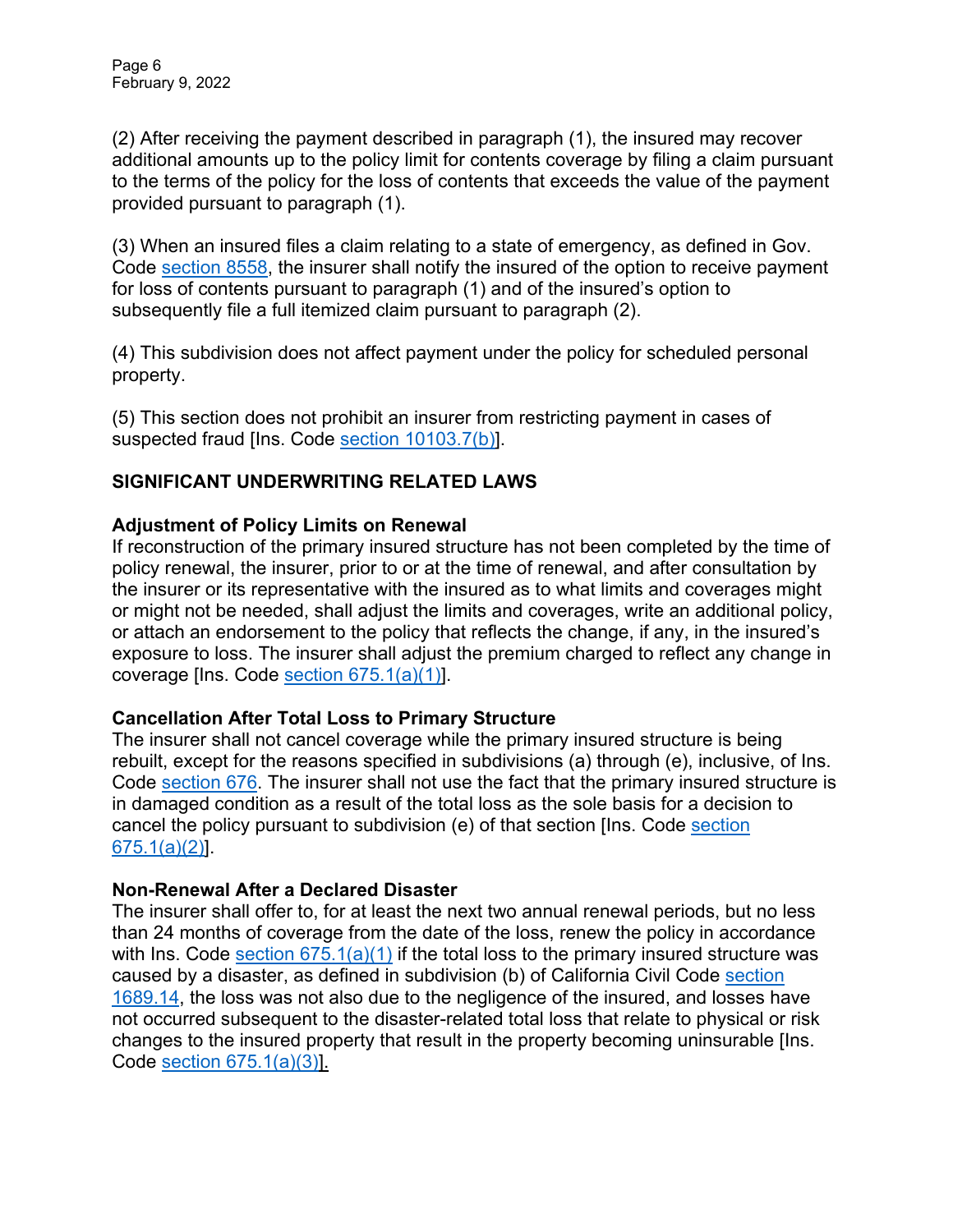Page 7 February 9, 2022

# **Non-Renewal or Cancellation Within Fire Perimeter**

declared state of emergency [Ins. Code <u>section 675.1(b)(1)]</u>. An insurer shall not cancel or refuse to renew a policy of residential property insurance for a property located in any ZIP Code within or adjacent to the fire perimeter, for one year after the declaration of a state of emergency, based solely on the fact that the insured structure is located in an area in which a wildfire has occurred. This prohibition applies to all policies of residential property insurance in effect at the time of the

#### **Reduction of Limits or Elimination of Coverage**

 and which states any reduction of limits or elimination of coverage, or (2) a notice of An insurer shall deliver to the insured either (1) an offer of renewal of the policy 45 days before the policy expiration contingent upon payment of premium as stated in the offer, nonrenewal 75 days prior to the expiration that states the reason or reasons for the nonrenewal.

 For the offer of renewal, the insurer shall identify any reduction of limits or elimination of coverage. The elimination of coverage for the previously covered peril of fire shall be subject to subdivision (b) of Ins. Code <u>section 10103.6</u>.

## **Alignment of Notice of Nonrenewal of Residential Property Policy**

 If an insurer fails to give the named insured a notice of nonrenewal at least 75 days before the policy expiration, the existing policy with no change in its terms and conditions, shall remain in effect for 75 days from the date that the notice of nonrenewal is delivered or mailed to the named insured. A notice to this effect shall be provided by the insurer to the named insured with the notice of nonrenewal.

 On and after July 1, 2022, insurer mailing timelines are to be aligned for both a better chance to retrieve these documents on time [Ins. Code <u>sections 678(a) and</u> cancellation and non-renewal notices for homeowners' and workers' compensation insurance policies to ensure they receive extra mail time-delay-days so consumers have [\(c\)\]](https://leginfo.legislature.ca.gov/faces/codes_displaySection.xhtml?lawCode=INS§ionNum=678.).

## **Notice of Nonrenewal for Residential Property Policy**

 Insurers shall accompany a notice of nonrenewal for a residential property insurance policy expiring on or after July 1, 2021, with a notice substantially similar to the notice stated in this section. The notice in this section refers insureds to CDI's <u>California Home</u> [Insurance](https://interactive.web.insurance.ca.gov/apex_extprd/f?p=400:50) Finder and th[e California FAIR Plan](https://www.cfpnet.com/) to assist the insured to locate an agent, broker, or insurance company by zip code and the languages in which the agent, broker, or insurance company sells insurance [Ins. Code <u>section 678(e)</u>].

# **Grace Period for Payments**

In the event of a state of emergency, as defined in Gov. Code <u>section 8558</u>, an insurer shall offer a 60-day grace period for payment of premiums for residential property insurance policies covering a property located within the affected area defined in the state of emergency for a period of 60 days after the emergency. This does not require any change to insurer billing practices regarding billing, automatic payment, or cancellation for nonpayment if the insurer reinstates, without a lapse in coverage or late